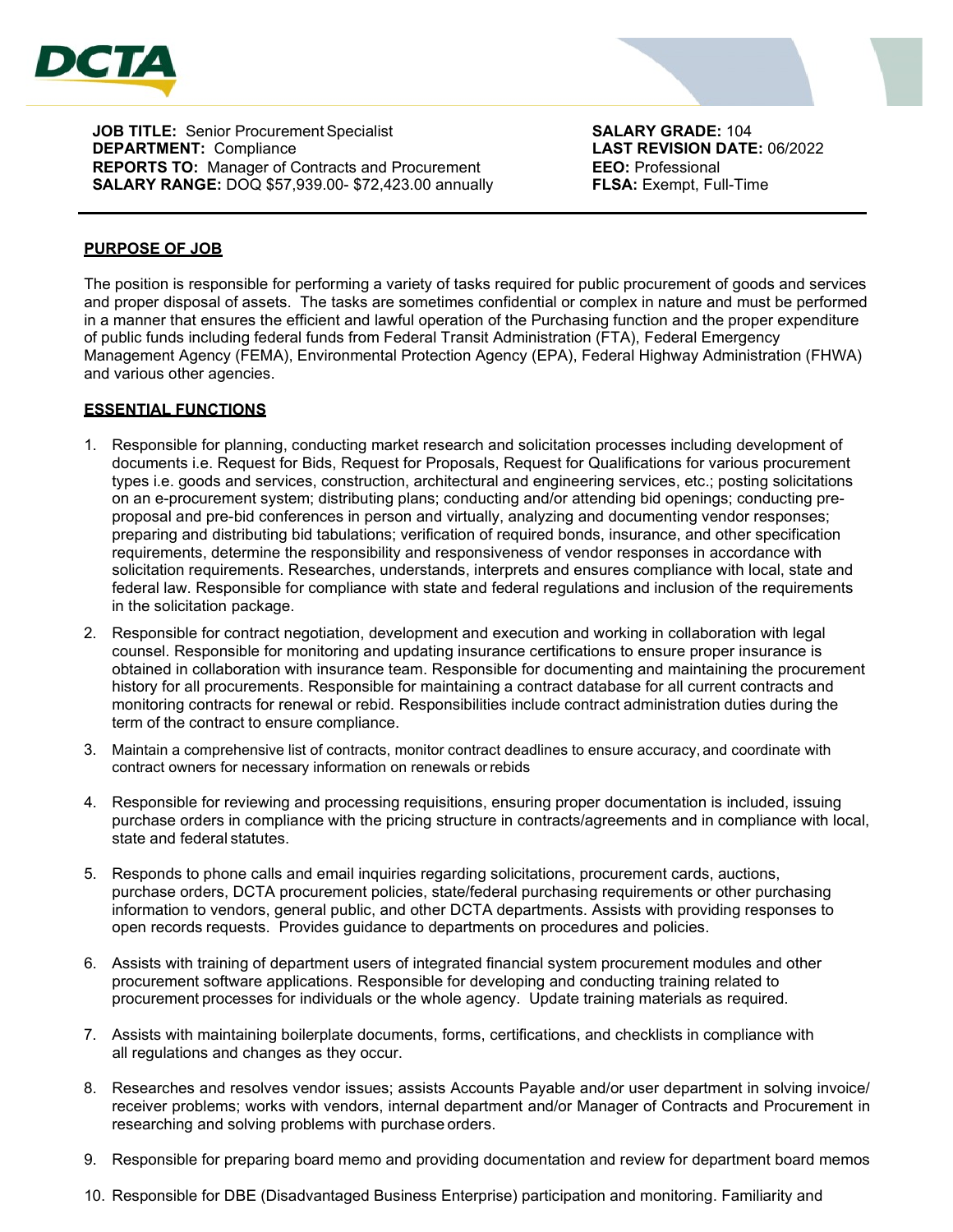

application of the program during the procurement phase and contract administrationphase.

- 11. Administers the Procurement Card program. Assists staff with access to system, procurement card issues, processing of monthly expense reports, approval of new accounts, and closing accounts.
- 12. Responsible for conducting auctions of surplus items. Duties include working with departments to determine the proper method for disposal, gathering information needed by auctioneer, processing payment information and removal of auctioned items.
- 13. Meets with potential vendors, attends vendor outreach events, and assists with vendor/DBE outreach for inclusion in the solicitation process.
- 14. Build effective relationships with key stakeholders internally and with external stakeholders from other agencies and Procurement professionals.
- 15. Contact suppliers to schedule/expedite deliveries, resolve shortages, address missed or late deliveries, and other service provisions
- 16. Coordinate vendor reviews with individual contract owners and assist with documentation whennecessary
- 17. Monitor and report funds spent with individual vendors to ensure compliance with procurement policies and assist with contract administration duties to ensure contractor compliance and performance
- 18. Perform other duties and responsibilities as required.

### **REQUIREMENTS TO PERFORM WORK**

**Education & Experience:** (Any equivalent combination of education and experience)

- Bachelor's Degree from an accredited college or university with major course work in business administration, or other related field.
- Minimum of three (3) to five (5) years of progressively responsible experience involving the government, nonprofit, or in similar operating environment. Public Sector procurement experience highly preferred.
- Experience with federal procurement regulations highly preferred.
- Certified Public Procurement Buyer (CPPB) certification or the ability to obtain such certification within one year of hire.

#### **Special Requirements:**

- Hold a current valid Texas Driver's License or have the ability to obtain one upon entry into the position.
- Public Sector purchasing certification from nationally recognized professional organization preferred.

## *Knowledge of:*

- Public procurement regulations and processes
- Accounting practices as applied to procurement procedures, inventory, and asset disposal
- Microsoft Office products

#### *Ability to:*

- Communicate effectively both orally and in writing to vendors, funding agencies and other DCTA departments;
- Manage multiple projects and be able to plan and prioritize assignments;
- Provide solutions as to what operations and processes will be followed. Requires the use of moderate judgment in applying policies and adapting standards.
- Work with minimum supervision;
- work effectively while receiving competing requests for information, work, or services from multiple sources at the same time.
- Performs a wide range of simple to moderately difficult tasks that may vary from day to day, sometimes with little predictability as to their occurrence.
- Establish and maintain cooperative and effective working relationships with others;
- Perform in-depth analysis to gather and interpret data in situations where problems are somewhat complex;
- Ability to perform in an environment that requires multiple deadlines being met, potentially at the same time.
- Conduct yourself in a professional manner in a difficult or confrontational interaction with all stockholders.